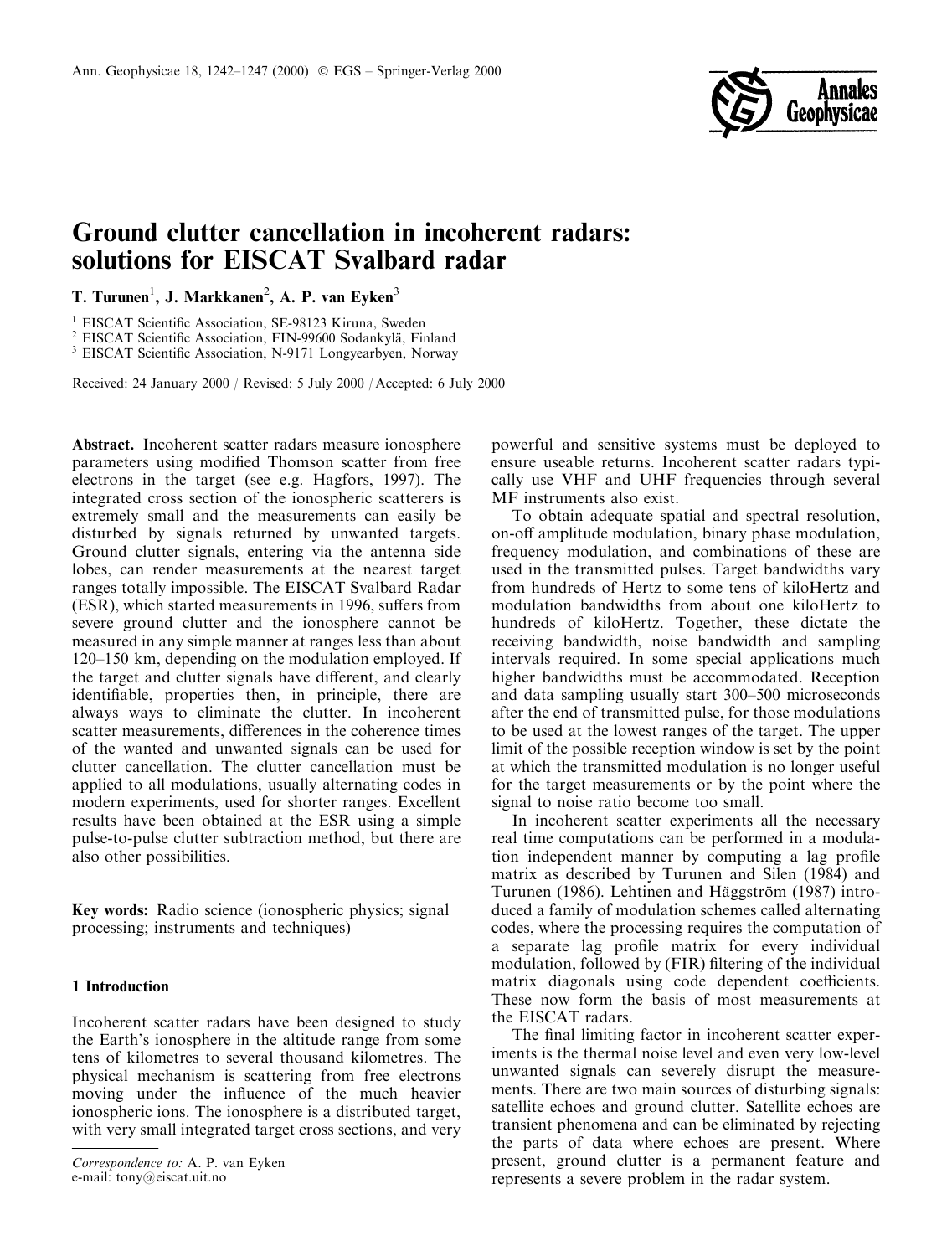Clutter arises both from the ground itself and from individual targets on the ground and in the air and can also be generated by waves in the ocean, turbulence in the atmosphere, etc. The total received clutter is a linear combination of signals arising from a large number of reflecting bodies at different ranges and of different cross section. For practical antennas, clutter enters the radar system through the side lobes of the radiation pattern at all azimuths and elevations and the dynamic amplitude range of the clutter signal as a function of target distance can cover several orders of magnitude. Over short time scales, the clutter signals are not random but at any given propagation delay they are essentially stationary deterministic signals with constant amplitude and phase.

The most effective way to eliminate such clutter is to build the radar in a valley with no line of sight directions to possible cluttering targets at distances approaching the ranges of the wanted target. This has been achieved for the EISCAT Tromsø radars (Folkestad et al., 1983) but the EISCAT Svalbard Radar (Wannberg et al., 1997) is located on a mountain and has cluttering targets at all ranges up to about 110 km (see Fig. 1 and EISCAT Annual Report 1996-1997, p. 12).

In the following we assume that the radar system remains linear at all times while receiving, the radar transmitter and receiver maintain phase coherence, and the transmitted power is nearly constant from pulse to pulse (all valid assumptions for almost all operations at the ESR). If these conditions are valid, the phase and amplitude of the clutter signal remain essentially constant from pulse to pulse at any given propagation delay as long as the transmitted modulation remains unchanged. In practice, the clutter pattern changes slowly because the refraction coefficient of the atmosphere changes, the clutter may contain elements from

moving targets, and there may be technical weaknesses in the system. However, for the time scales of interest, i.e. over some tens of milliseconds, the clutter pattern can be treated as effectively constant.

Incoherent scatter experiments produce target information only as expectation values. For effective clutter removal, it is enough that the residual clutter component after the primary clutter cancellation is small, and that the event to event distribution of this component has zero mean in every lag profile matrix element needed to be computed in the subsequent signal processing.

There are several possible methods by which nearconstant clutter can be removed. Examples include: subtraction of a constant clutter profile obtained by integration in the amplitude domain, subtraction of a pre-determined clutter profile in the power domain, and pulse-to-pulse subtraction in the amplitude domain. It is also possible to imagine more complicated methods such as fitting a low order curve to the temporal behaviour of the amplitude domain estimates at each lag. However, methods requiring extensive computational resources may have practical limitations, especially in on-line use.

In the next two sections, we discuss three different clutter cancellation methods for incoherent scatter experiments including a well-tested and efficient pulseto-pulse subtraction method implemented at the EISCAT Svalbard Radar.

# 2 Some possibilities for the removal of the ground clutter components from incoherent scatter data

Ground clutter cancellation is a filtering operation which can be performed either in the complex amplitude domain or in the power domain. The filtering may



Fig. 1. ESR clutter subtraction using an integrated clutter profile. The ground clutter diminishes sharply near 110 km range. These data were recorded using a 128 baud, two microseconds baud length, complementary code. a Indicates real part of the (decoded) complex signal from a single scan; *b* indicates amplitude domain integration of the signal over 1000 ms (200 scans); c indicates difference  $a - b$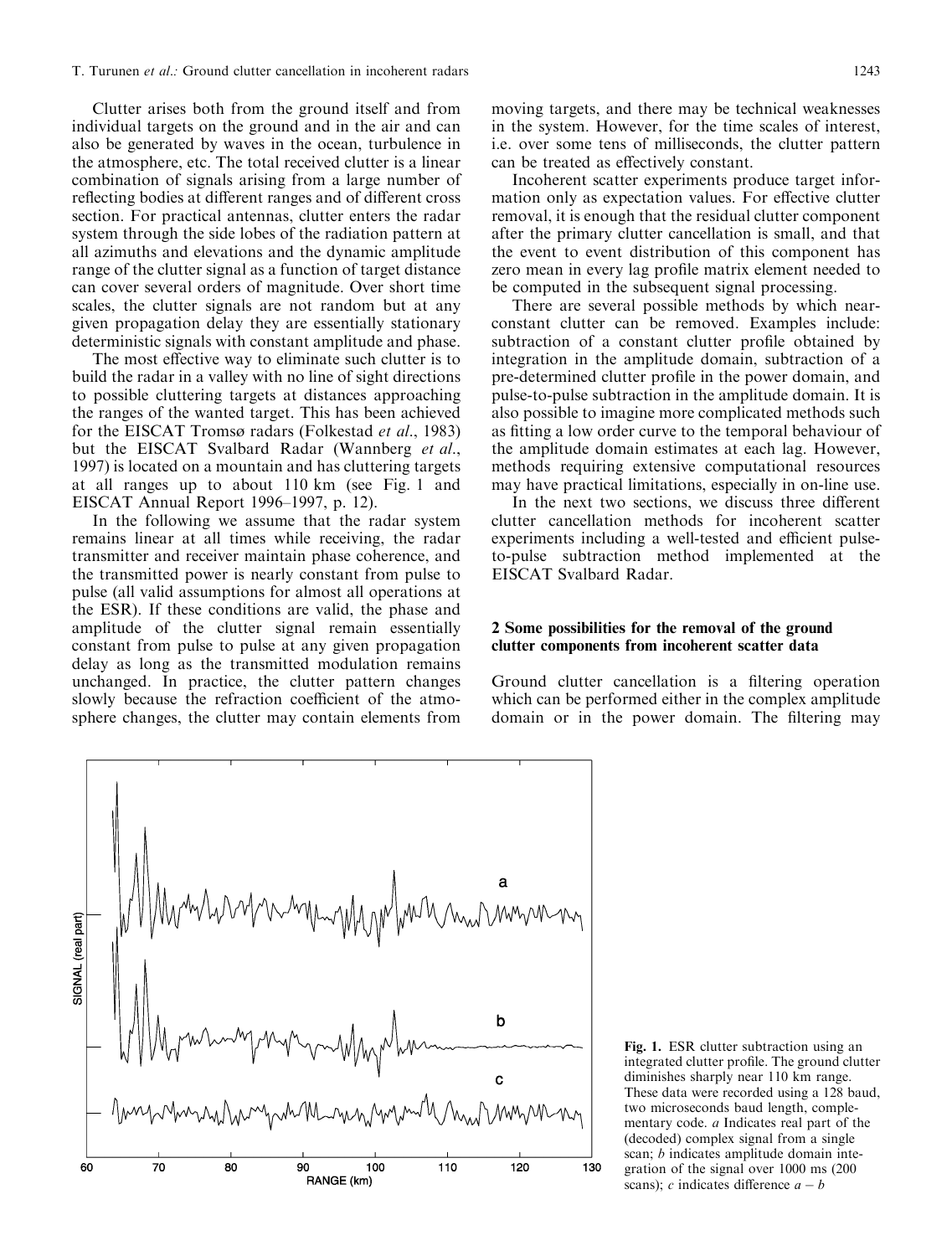modify the relative weighting factors of elements in the lag profile matrix and an additional processing stage may be required to correct for this.

The first step in clutter removal is to form an estimate of the clutter signal. In incoherent scatter experiments one can form a clutter profile estimate in the amplitude domain, for a given frequency and antenna direction, by adding together the measured complex-valued signals from several identical pulses.

If the individual signal measurements are retained in the memory, it is possible to subtract the clutter profile estimate from each individual signal data vector. Scaling against the true transmitted power may be needed for the best performance and this can be achieved at ESR where the individual transmitted pulses are routinely measured. The remaining signal processing continues as if the resulting data were normal incoherent scatter data uncontaminated by any clutter. A data example, using one second ESR integrations, illustrating how the integrated clutter profile subtraction works in practice is shown in Fig. 1.

Statistically, the method is good but after subtraction the residual noise represents a constant component in every data vector, creating correlations that weaken the statistical properties of the data and may be very harmful in some applications. The method can also lead to severe errors if the clutter exhibits significant amplitude and/or phase changes within the clutter profile accumulation time. Long clutter integration times are also difficult when using alternating codes because of the need to change the modulation pattern rapidly to complete the entire code sequence within the typical scale time of ionospheric changes. The method is thus most useful when using short integration times. The shortest possible integration time includes only two pulses and, in this important special case, a very simple computation algorithm, described in detail in the next section, can be used.

The method discussed requires processing in the amplitude domain. However, the clutter filtering can also be done in the power domain. The lag profile matrix (Turunen, 1986) is a linear combination of the temporal auto-correlation matrix of the wanted target signal, the temporal auto-correlation matrix of the bandwidth limited noise, and the spatial auto-correlation matrix of the possible ground clutter component of the signal. One can remove any of these three components by subtracting it from the sum providing that an estimate of the component is available.

An estimate of the white noise component is obtained by computing the matrix elements for bandwidth limited noise having the same true power, band pass properties and normalisation as the noise in the data matrix. The subsequent subtraction is often called background subtraction. The spatial auto-correlation matrix of the clutter can be obtained by using cross correlation matrix estimates computed from data vectors measured using identical modulations and having not too large separations in time. However, one has to consider the statistical properties of the process in more detail.

Any lag profile matrix element is based on the product of two samples. We assume here that the samples include a clutter component. It is enough to consider only one element in the matrix. Let the white noise + target scatter component be  $x_1$  and  $x_2$  at time instants  $t_1$  and  $t_2$  and let the corresponding superposed clutter components be  $c_1$  and  $c_2$ . The required matrix element is:

$$
a_{12} = (x_1 + c_1) \cdot (x_2 + c_2)^* \tag{1}
$$

The product contains the following elements:  $x_1x_2^*$ , the wanted incoherent scatter target contribution,  $c_1c_2^*$ , elements of the spatial auto-correlation function of the clutter signal, and  $x_1c_2^* + x_2^*c_1$ , a zero-mean random process.

The third term is the product of the ground clutter signal and the randomly distributed numbers  $x_1$  and  $x_2$ . The mean value of this term is zero, but it can create very high variance in  $a_{12}$  because  $c_1$  and  $c_2$  can be very large. There is, however, a way to circumvent this. After one inter-pulse period, the corresponding samples contain the same clutter with values  $c_1$  and  $c_2$  but the target and noise contributions, say  $y_1$  and  $y_2$ , are totally independent from  $x_1$  and  $x_2$ . Repeating Eq. (1) and adding the two products together produces:

$$
b_{12} = (x_1x_2^* + y_1y_2^*) + 2c_1c_2^* + (x_1 + y_1)c_2^*
$$
  
+ 
$$
(x_2 + y_2)^*c_1
$$
 (2)

The modified cross correlation matrix elements between these two vectors are:

$$
d_{12} = (x_1y_2^* + y_1x_2^*) + 2c_1c_2^* + (x_1 + y_1)c_2^*
$$
  
+ 
$$
(x_2 + y_2)^*c_1
$$
 (3)

Subtracting Eq. (3) from Eq. (2) yields a difference,  $e_{12}$ :

$$
e_{12} = b_{12} - d_{12} = (x_1 x_2^* + y_1 y_2^*) - (x_1 y_2^* + y_1 x_2^*)
$$
(4)

The first term  $(x_1x_2^* + y_1y_2^*)$  contains the desired target contribution. Both the clutter component and the components causing the worst variance increase are totally removed. The remaining term, a sum of two products of independent numbers, increases the final variance such that the integration time needed to achieve a given accuracy increases by factor of two relative to the non-clutter filtered case. The result is identical to the integrated clutter profile method described earlier for cases where only two points are used to form the clutter profile estimate. The power domain solution requires more real time computations than the amplitude domain process and seems to offer no real benefits over the pulse-to-pulse subtraction method described later.

#### 3 The pulse-to-pulse subtraction method

A special case of the integrated clutter profile subtraction method is when the integration is performed over only two identical pulses. A simple computation algorithm can now be used in which data vectors are subtracted point by point in the amplitude domain. The principles of the method are illustrated graphically in Fig. 2.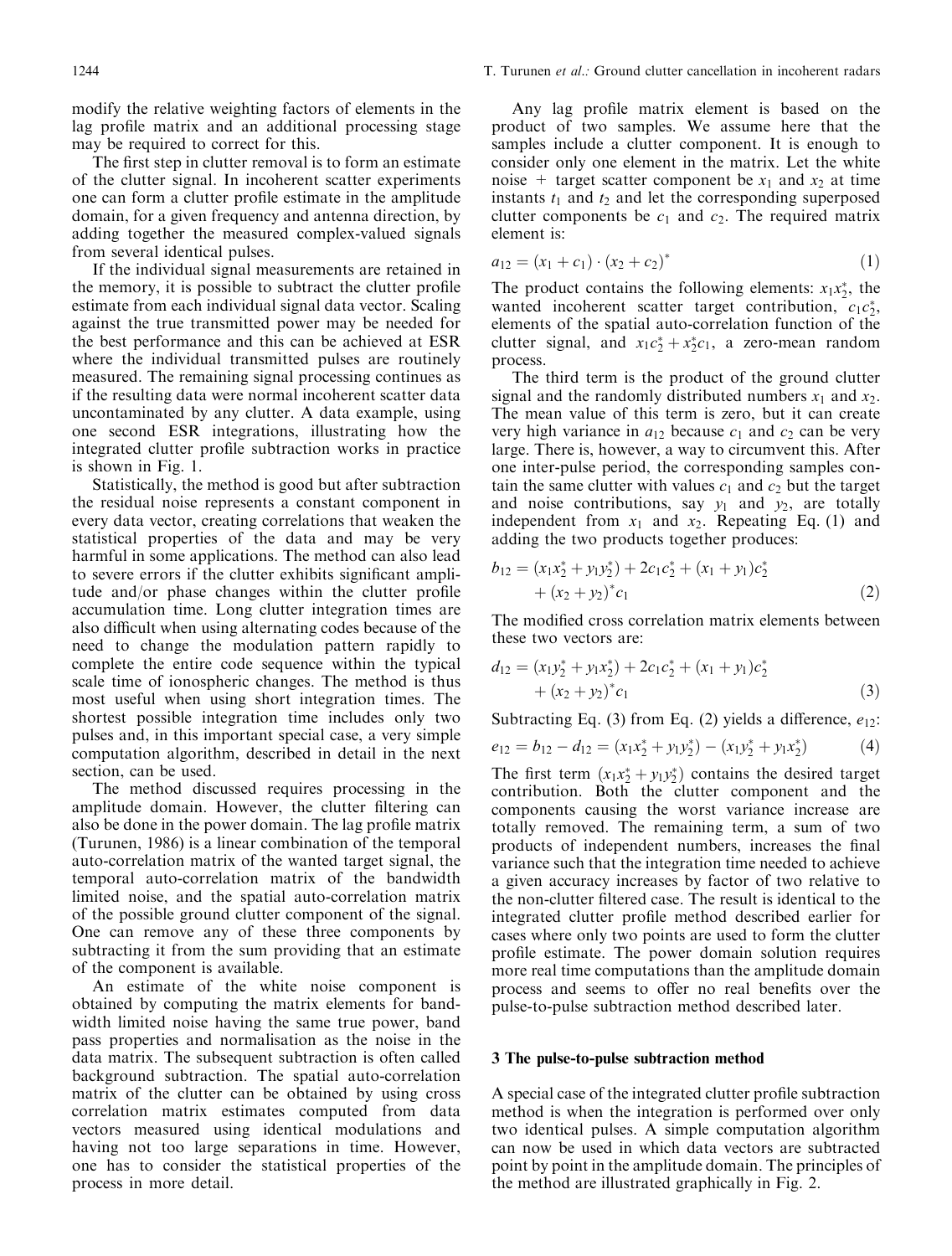

Fig. 2. Schematic illustration of the principles of the pulse-to-pulse subtraction method. Identical pulses TX1 and TX2 are transmitted at instants  $t = 0$  and  $t = T$  and the returned signal is received as a function of the delay time  $t$ . Providing that  $T$  is both much shorter than the coherence time of the ground clutter signal and much longer than the coherence time of the target signal, the ground clutter amplitudes are identical and the wanted signal  $+$  noise components are independent. For simplicity only one of the complex components (real or imaginary) of the return signal is shown here. The ground clutter signal and the target signal  $+$  noise have been drawn separately although in reality, of course, the sum of the two signals is received. When the signals received at t and  $T + t$  are subtracted, the ground clutter components exactly cancel each other. The remaining difference signal is statistically identical to the incoherent scatter signal that would be obtained in a clutter free environment. The amount of data is halved, which increases the required integration time by a factor of two

As before, let the white noise  $+$  target scatter components be  $x_1$  and  $x_2$  at time instants  $t_1$  and  $t_2$  and let the corresponding superposed clutter components be  $c_1$  and  $c_2$ . Some tens of milliseconds later the corresponding samples still contain the same clutter,  $c_1$  and  $c_2$ , but the target and noise contributions,  $y_1$  and  $y_2$ , are totally independent from  $x_1$  and  $x_2$ . Subtracting the two sample sets gives a new set of elements  $z_1$  and  $z_2$ :

$$
z_1 = (x_1 + c_1) - (y_1 + c_1) = x_1 - y_1 \tag{5}
$$

$$
z_2 = (x_2 + c_2) - (y_2 + c_2) = x_2 - y_2 \tag{6}
$$

These data can be treated as clutter free incoherent scatter data and a lag profile matrix element can be computed using  $z_1$  and  $z_2$ :

$$
a_{12} = z_1 \cdot z_2^* = (x_1 x_2^* + y_1 y_2^*) - (x_1 y_2^* + y_1 x_2^*)
$$
\n<sup>(7)</sup>

It should be noted that Eqs.  $(4)$  and  $(7)$  are identical. This method has been used at the EISCAT Svalbard radar since August 1998. In general, the two data vectors should be scaled for transmitter power variations before subtraction, but, at the ESR, successive pulses are sufficiently similar that this is unnecessary. In practical experiments individual pulses within adjacent pulse groups are different and the closest available pairs of identical pulses must be selected, even when these are not drawn from the two closest transmitted pulses.

The modulation used at short ranges, where ground clutter filtering must be applied, is usually an alternating code. The same transmitted pulse works well, and will generally also be used, at much greater ranges and only



Fig. 3. Schematic illustration of different types of lag profile matrix elements appearing when the first  $k+1$  samples in the data vector having  $m+1$  samples have been ground clutter filtered by pulse-topulse subtraction before matrix computation. a Solid circles represent elements with both samples filtered. The variance is doubled and the weighting factor is two. *b Half solid circles* represent elements for which only one sample in the product is filtered. The variance is doubled and the weighting factor is one. c Open circles represent matrix elements with no clutter filtering. The weighting factor correction must be applied before applying any FIR filters required for decoding alternating codes

relatively small parts of the total range covered will therefore need ground clutter filtering. The simplest approach is to ignore this and perform the filtering for all the ranges but this is not very efficient. A better way is to form two separate data vectors from the same original data, one filtered to cover the lowest ranges and the other unfiltered and computed separately.

However, it is more effective to compute directly over the boundary producing three different kinds of elements in the lag profile matrix as shown schematically in Fig. 3. Every element of the lag profile matrix is a product of two data samples and, close to the boundary region, one, both or neither of these will be filtered. Assume that two complex data vectors,  $x_i$  and  $y_i$ ,  $i = 0$ ,  $m$ , have been sampled from two separate illuminations of the target and that the first  $k + 1$  elements  $x_i$  and  $y_i$ include a clutter component. A new clutter-subtracted vector can be formed:

$$
z_i = x_i - y_i
$$
  $i = 0, k$   
and the original data vectors replaced by:

$$
u_i = \begin{cases} z_i & i = 0, k \\ x_i & i = k + 1, m \end{cases}
$$
  

$$
v_i = \begin{cases} -z_i & i = 0, k \\ y_i & i = k + 1, m \end{cases}
$$

The lag profile matrix is now computed using the new data vectors  $u_i$  and  $v_i$ . If both of the elements are filtered, the lag product  $a_{ij}$  at lag *j* is of the form:

$$
a_{ij} = u_i \cdot u_{i+j}^* = z_i \cdot z_{i+j}^* = x_i x_{i+j}^* + y_i y_{i+j}^* - x_i y_{i+j}^* - y_i x_{i+j}^*
$$
\n(8)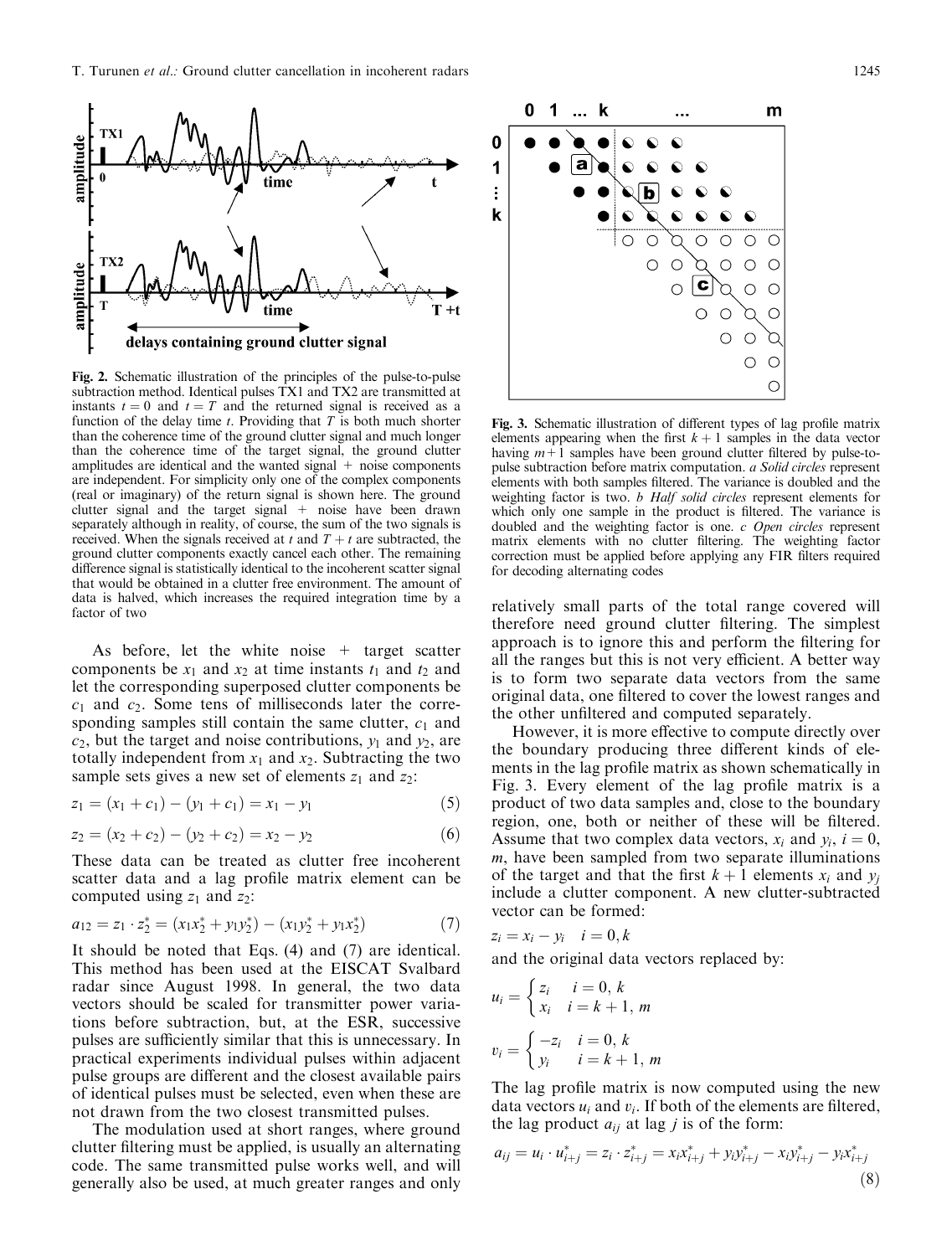The first two terms are the wanted terms with non-zero expectation value and the last two terms, which have zero expectation values, only increase the variance compared with the unfiltered data. The weighting factor for these terms, compared with the rest of the data in Eqs.  $(9)$  and  $(10)$ , is two if the computations are done identically over the whole set, because the same terms appear twice, and the integration time needed for a given accuracy is doubled.

If only one element is clutter filtered, the lag product is of the form:

$$
a_{ij} = u_i \cdot u_{i+j}^* = z_i \cdot x_{i+j}^* = x_i x_{i+j}^* - y_i x_{i+j}^* \tag{9}
$$

The first term is the wanted term, while the second has zero mean but gives extra variance and again doubles the necessary integration time for a given accuracy. The weighting factor is 1 for these terms.

Finally, where neither element is clutter subtracted, the integration time and weighting factors are both unity and the lag product is of the form:

$$
a_{ij} = u_i \cdot u_{i+j}^* = x_i x_{i+j}^* \tag{10}
$$

The lowest part of the target is often measured by using alternating codes. The bias in the product expectation values due to the different weighting factors can be corrected at various points in the computation but, in order to minimise the variance of the data, it should be removed (by dividing by 2 as indicated) before the FIR filtering needed to decode the alternating codes.

The method can be used for all modulations provided only that the same modulation pattern appears at least twice in the transmission sequence and that the time difference between these two transmissions is sufficiently short. The integration time is necessarily doubled, and so also is the target stationarity requirement because the same modulation has to be sent twice, but this is not an unreasonably high price. It can also be expanded to cover D-layer experiments, though this has not yet been tested at the ESR, but the exact response of the clutter filtering in the frequency domain must be carefully considered. In normal incoherent scatter applications this has no practical effect.

An example showing analysed ionospheric parameters using ESR incoherent scatter data is shown in Fig. 4. Filtering by pulse-to-pulse subtraction has totally eliminated the original strong clutter contamination and allows previously hidden E-region detail to be studied, see Fig. 5.

This method is very effective when the cluttering signals arise from stationary or slowly moving targets. With the parameters employed at the ESR, clutter arising from targets moving with line-of-sight velocities greater than about 1  $\text{ms}^{-1}$  would not be well suppressed. However, such targets are virtually absent from the local clutter environment, which is completely dominated by hard target reflections form bare mountains, and such disturbances are insignificant in practice.

# **4 Conclusions**

The pulse-to-pulse subtraction method has been used at the EISCAT Svalbard Radar since August 1998 and has been shown to be a practical and reliable method for removing ground clutter from the received signals. Other possible techniques include subtraction of an integrated clutter profile in the amplitude domain and subtraction of a clutter profile estimate obtained using

gup3 13-Aug-1998 19:50:00-19:52:00 A/E 180.6/81.6 0.97 MW



Fig. 4. Examples of ionospheric profiles, with error bars, of electron density, ion temperature, the ratio of electron to ion temperature and the line of sight ion velocity (positive away from the radar) obtained by the ESR after applying ground clutter filtering